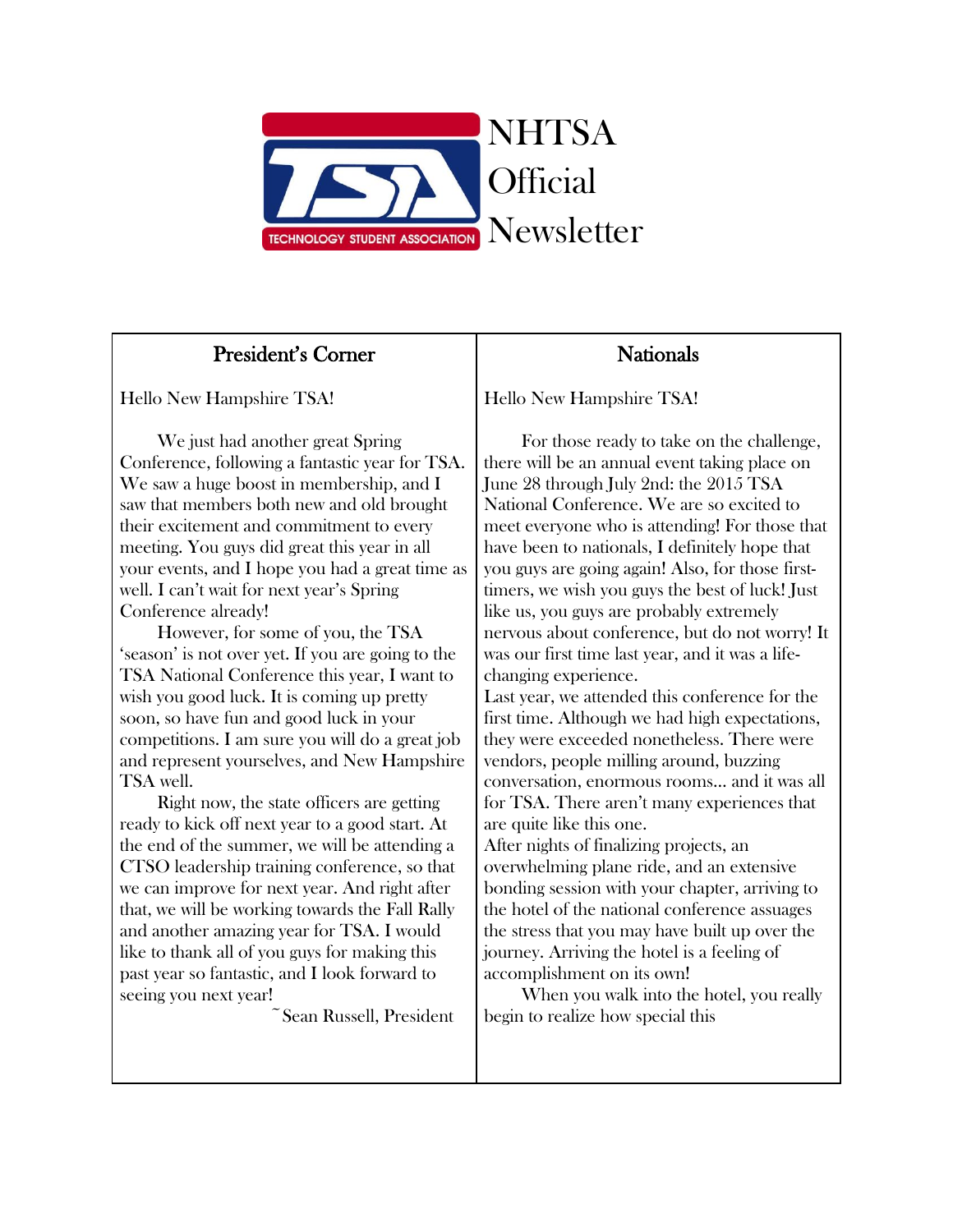| A Recap of Spring Conference                                                                                                                                                                                                                                                                                                                                                                                                                                                                                                                                                                                                                                    | conference is. After you've endured the plane                                                                                                                                                                                                                                                                                                                                                                                                                                                                                                                                         |
|-----------------------------------------------------------------------------------------------------------------------------------------------------------------------------------------------------------------------------------------------------------------------------------------------------------------------------------------------------------------------------------------------------------------------------------------------------------------------------------------------------------------------------------------------------------------------------------------------------------------------------------------------------------------|---------------------------------------------------------------------------------------------------------------------------------------------------------------------------------------------------------------------------------------------------------------------------------------------------------------------------------------------------------------------------------------------------------------------------------------------------------------------------------------------------------------------------------------------------------------------------------------|
|                                                                                                                                                                                                                                                                                                                                                                                                                                                                                                                                                                                                                                                                 | ride, you know that whatever you're going to                                                                                                                                                                                                                                                                                                                                                                                                                                                                                                                                          |
| Hello New Hampshire TSA!                                                                                                                                                                                                                                                                                                                                                                                                                                                                                                                                                                                                                                        | had <i>better be</i> special, but when you enter the                                                                                                                                                                                                                                                                                                                                                                                                                                                                                                                                  |
|                                                                                                                                                                                                                                                                                                                                                                                                                                                                                                                                                                                                                                                                 | hotel, you really understand what you've                                                                                                                                                                                                                                                                                                                                                                                                                                                                                                                                              |
| This year's spring conference was a blast!<br>As a newcomer to TSA, the actual grandiose<br>of the whole event, from the hotel, to the<br>food, to the events, exceeded my<br>expectations! Making my own TSA project<br>and submitting it amongst the vast amount of<br>competitors was not only exciting but it gave                                                                                                                                                                                                                                                                                                                                          | encountered.<br>However, this is only the beginning of the<br>exhilarating adventure at the conference. At the<br>end of the first night, you will be able to trade<br>pins and socialize with TSA members from<br>different states, and sometimes, different<br>countries! Not to mention, the food, fun, and                                                                                                                                                                                                                                                                        |
| me artistic liberty. I had to make my projects<br>individually creative and they had to represent<br>me.<br>That was something I never expected,<br>nor did I expect the huge amount of<br>competitors. The whole competitive scheme<br>was very exciting not just for me as a<br>competitor, but as a person who was a part of<br>TSA. From my perspective throughout the<br>event, I found that TSA was not only a fun<br>and artistic club, but a technological<br>competitive event hosted by friends among<br>friends. Spring conference itself painted TSA<br>in a new light for me and it will always be an<br>experience which I hold dear to my heart. | ceremonies are amazing!<br>We're looking forward to this incredible<br>opportunity to network, make friends, and<br>celebrate a great TSA season, and we hope you<br>are too! In case you haven't noticed, TSA is<br>pretty great, and this conference really<br>encompasses that. So, although this experience<br>is wholly ineffable, we hope that you enjoy it.<br>We don't want to spoil the whole<br>conference for all of you, but it is going to be a<br>blast! Again, we hope to see some of you guys<br>there!<br>-Flannery Sheahan, Reporter and Justin Yeung,<br>Secretary |
| -Brian Russell, Treasurer                                                                                                                                                                                                                                                                                                                                                                                                                                                                                                                                                                                                                                       |                                                                                                                                                                                                                                                                                                                                                                                                                                                                                                                                                                                       |